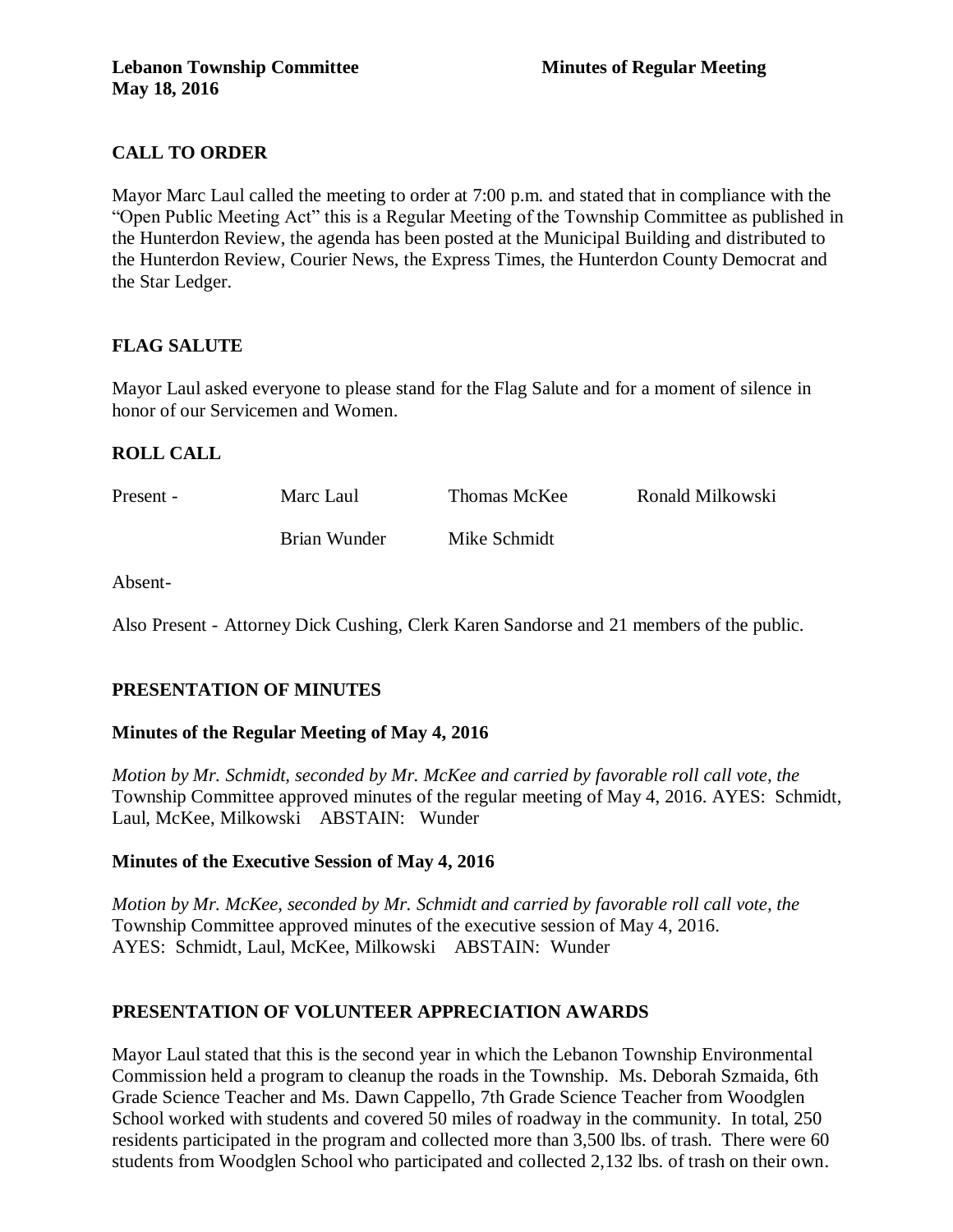LTCM 05/18/2016 Page 2 of 9

Other groups that participated in the cleanup were the Voorhees High School Environmental Club, Spruce Run Youth Group, Cub Scout Pack 92, Girl Scout Troops 80059 and 80374 and the Little Brook Nursing Home.

Mayor Laul stated that this evening the Township Committee will be honoring 11 students who were the top collectors in their grades. EOSC Chairman Adam Duckworth and Ms. Szmaida were present to assist Mayor Laul in honoring each student with a Volunteer Appreciation Award. The following students were recognized.

| John Hanlon             | <b>Dylan Tatoris</b> |
|-------------------------|----------------------|
| Jayne Teal              | Aley Sherrer         |
| Patrick Pfunke          | Joeseph Avallone     |
| <b>Matthew Avallone</b> | <b>Faith Roll</b>    |
| Mackenzie Vreeland      | Tom Roll             |
| <b>Angeline Thomas</b>  |                      |

### **PUBLIC COMMENTS – limited to agenda items only.**

*Motion by Mr. Wunder, seconded by Mr. Schmidt and carried by unanimous favorable roll call*  vote, the Township Committee opened the public comment portion of the meeting.

There were no comments from the public.

*Motion by Mr. Wunder, seconded by Mr. McKee and carried by unanimous favorable roll call*  vote, the Township Committee closed the public comment portion of the meeting.

#### **ORDINANCES**

#### **Introduction**

#### **Ordinance No. 2016-05- Capital Improvement**

*Motion by Mr. McKee, seconded by Mr. Schmidt and carried by unanimous favorable roll call*  vote, the Township Committee approved Ordinance No. 2016-05 on first reading as entitled below.

TOWNSHIP OF LEBANON COUNTY OF HUNTERDON STATE OF NEW JERSEY ORDINANCE NO. 2016-05

CAPITAL ORDINANCE OF THE TOWNSHIP OF LEBANON, IN THE COUNTY OF HUNTERDON, NEW JERSEY AUTHORIZING THE ROAD RESURFACING PROGRAM AND THE ACQUISITION OF A PICKUP TRUCK IN, BY AND FOR THE TOWNSHIP, APPROPRIATING THEREFOR THE SUM OF \$340,000 AND PROVIDING THAT SUCH SUM SO APPROPRIATED SHALL BE RAISED FROM THE CAPITAL IMPROVEMENT FUND OF THE TOWNSHIP.

#### **Public Hearing to be held on June 1, 2016**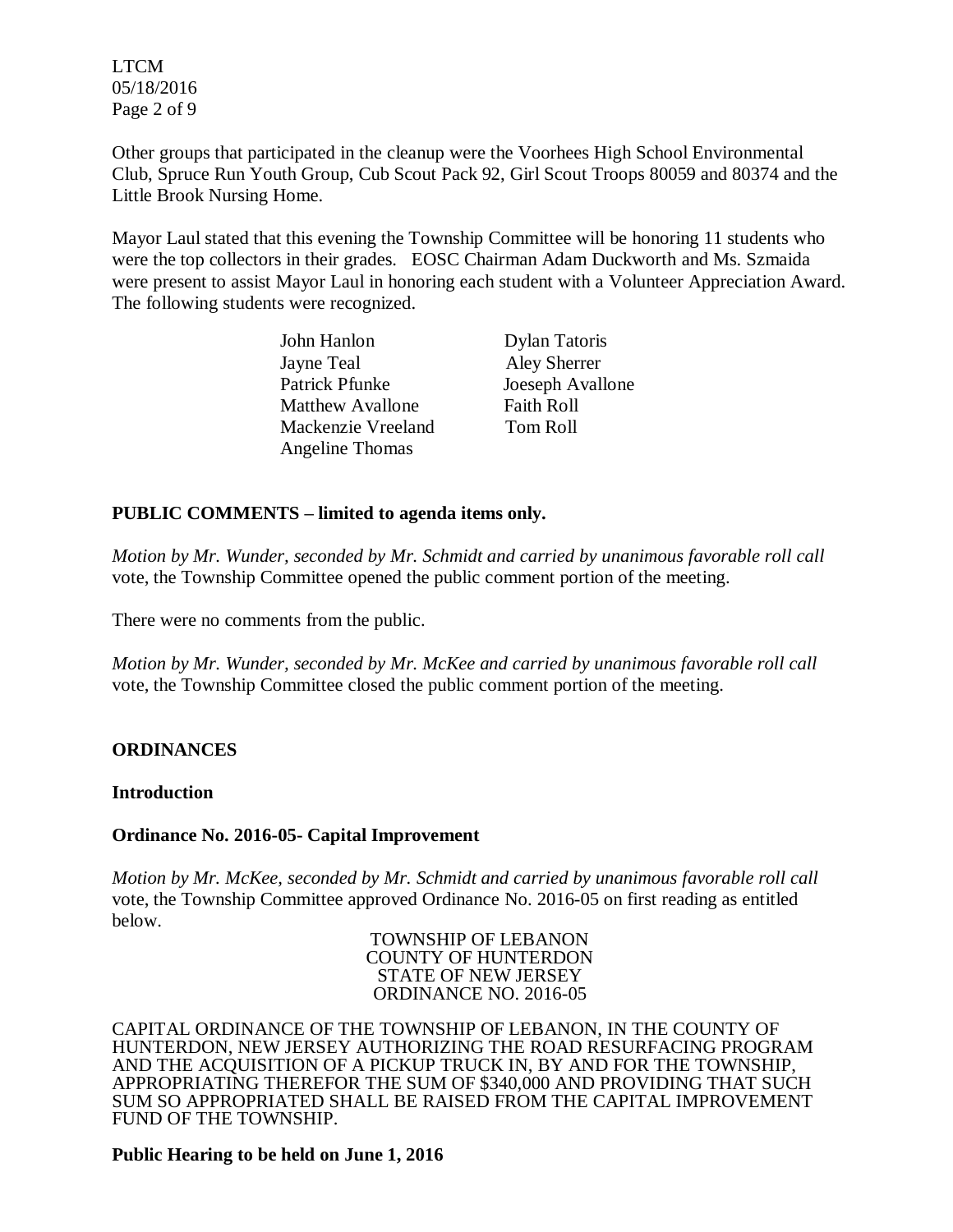LTCM 05/18/2016 Page 3 of 9

#### **RESOLUTIONS**

#### **Resolution No. 41-2016 – Purchase of Generators (3)**

*Motion by Mr. Wunder, seconded by Mr. Schmidt and carried by unanimous favorable roll call*  vote, the Township Committee approved Resolution No. 41-2016 as written below and designated OEM Coordinator Alan Goracy to oversee the grant with the Mayor following up.

#### **TOWNSHIP OF LEBANON HUNTERDON COUNTY, NEW JERSEY RESOLUTION NO. 41-2016 RESOLUTION AUTHORIZING PURCHASE OF EMERGENCY SERVICES GENERATOR**

**WHEREAS,** the Township Office of Emergency Management has determined that the emergency services generator is vital to operations of the Township in times where storms or other causes prevent the delivery of normal electric service for emergency purposes; and

**WHEREAS,** the Township has been awarded a Federal Emergency Management Agency Hazard Litigation Grant ("Grant") for a generator; and

**WHEREAS,** the Grant calls for a total project cost of \$92,800 with the Federal share being \$81,041 and the non-Federal share being \$11,759; and

**WHEREAS,** the Grant requires the Township to execute a "Grant/Sub-grantee Agreement;" and

**WHEREAS,** the Township has received a Grant from Warshauer Generator, LLC, a vendor who holds a State contract for supplying emergency generators, and accordingly, the Township need not bid for the acquisition of the generator; and

**WHEREAS,** a copy of the quotation from Warshauer Generator, LLC is attached hereto; and

**WHEREAS,** the Chief Financial Officer has certified that there are adequate funds available to pay the Township's share of the acquisition of the generator.

**NOW, THEREFORE, BE IT RESOLVED** by the Mayor and Committee of the Township of Lebanon, Hunterdon County, New Jersey, as follows:

- 1. It is hereby authorized that the Township purchase a Generac RD-30kW Generator in accordance with a quotation, dated March 7, 2016, from Warshauer Generator, LLC, pursuant to the State Contract;
- 2. The Mayor and Clerk are authorized to sign the Grantee/Sub-grantee Agreement (Sub-Grant Agreement-Hazard Mitigation Grant Program (CFDA #97.039)) for this project; and
- 3. The Mayor, Clerk, CFO and Emergency Management Coordinator, Alan Goracy, are hereto authorized to take such actions as are necessary to purchase and install the Generac RD-30kW Generator in accordance with the attached quotation from Warshauer Generator, LLC.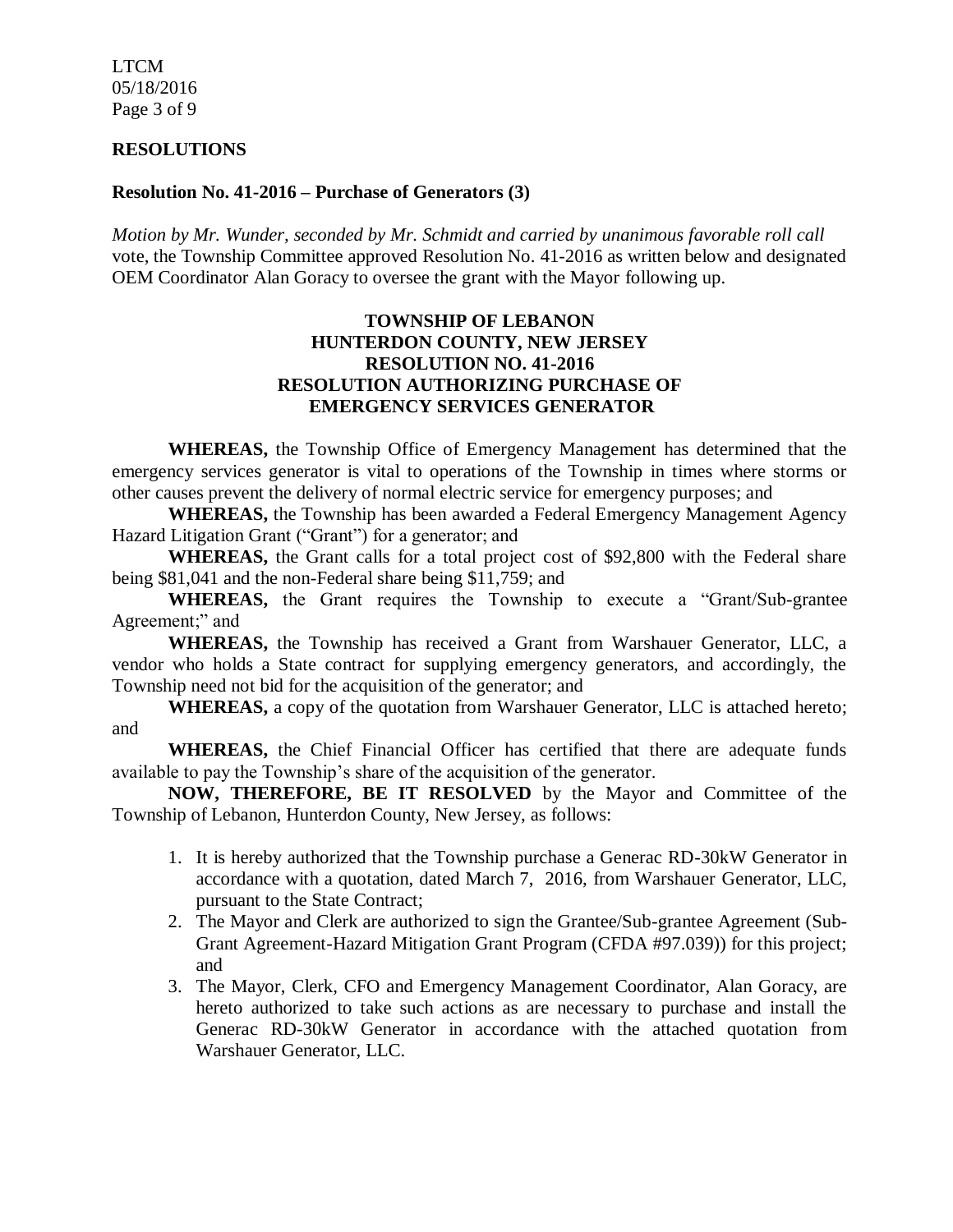LTCM 05/18/2016 Page 4 of 9

### **OLD BUSINESS**

### **Winding Brook Lane and Pine Ridge Road - Residents Request**

Mr. Ford Coles, President of the Road Association stated that the Association is looking for the Township to take over Winding Brook Lane and Pine Ridge Road. Mr. Coles stated that Winding Brook Lane is a through street and the lower end has already been taken over by the Township. Mr. Coles stated that the Association is looking for the Township to take over the roads because the property owners are spending a lot to money to maintain them. Mr. Coles noted that, in addition, the residents are paying the same amount of taxes that everyone else is paying. Mayor Laul stated that the Association had an engineer conduct a survey on the roads to compare with the Class II Road requirements of the Township. They have provided a copy of it to the Committee for their consideration. Mr. Milkowski stated that now that the survey has been received it may be a good idea to get an opinion from the Township Engineer on which direction he thinks the Committee should go. Mayor Laul stated that the DPW Manager may have some concerns also so the Committee should receive his thoughts on the matter. Mr. Coles informed the Committee that the road is used by others also and traffic is sometimes diverted through the road if there is an incident in the area. The Township Committee requested that the Clerk send the survey findings to the Township Engineer for his opinion to be provided for the next meeting.

#### **NEW BUSINESS**

## **Friends of Memorial Park – Park Basketball Courts**

Friends of Memorial Park sent a letter to the Township Committee stating that Past Committeewoman Patricia Schriver wanted to have the basketball courts in the Park upgraded as they are heaved and have cracks. There is also a problem with water puddling when it rains because the water does not run off the courts properly. The Friends will be having the work done to correct the deficiencies and a 3" compacted 1-5 asphalt wearing course will be installed at their cost.

A few years ago Ms. Schriver had requested that the Township Committee reserve the Township's Hunterdon County Open Space Funds for the basketball court repairs which the Committee agreed. As the work was never completed the Friends are now asking that the OSTF money be reserved for the Park's use for future projects.

Mr. Milkowski stated that the money can only be banked for so long. If the Friends have a worthwhile project then the money can be used for that unless another project should come up. Mr. McKee stated that Friends just need to be made aware that there is a time limit on the use of the money.

#### **Friends of Memorial Park – Maintenance of Gardens**

Friends of Memorial Park sent a letter to the Township Committee to inform them that they would like to hire Oasis Lawn Care LLC for weeding, mulching, planting and other maintenance to the gardens at Memorial Park. If the Committee approves the proposal a Certificate of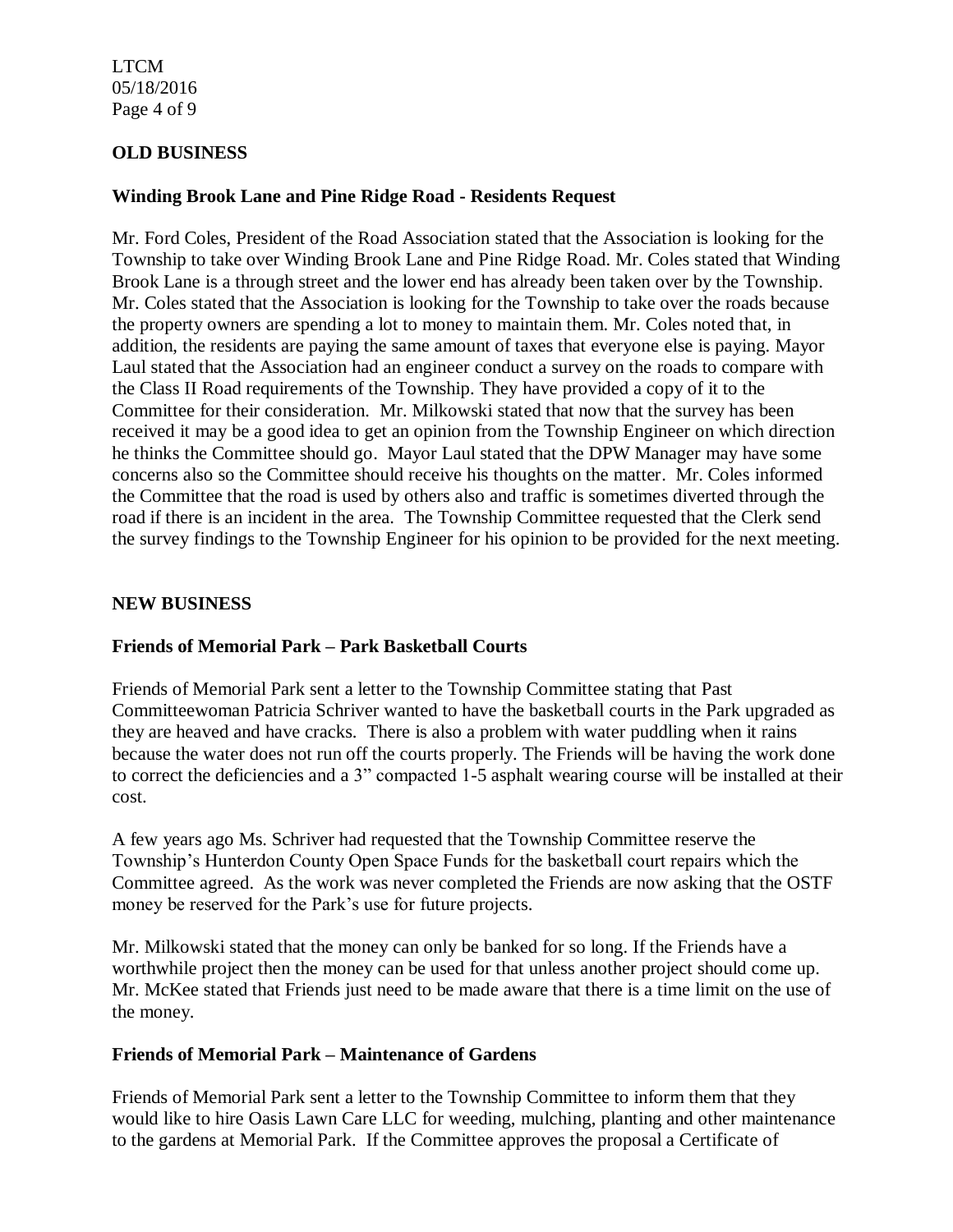LTCM 05/18/2016 Page 5 of 9

Liability Insurance, naming the Township additionally insured will be requested prior to work commencing. The Friends will cover the cost of the work.

Mr. Milkowski stated that he would like a summary of what work was done and with the overall cost.

*Motion by Mr. Milkowski, seconded by Mr. Schmidt and carried by unanimous favorable roll call*  vote, the Township Committee approved the Friends of Memorial Park request for Oasis Lawn Care LLC to conduct maintenance in the park with a Certificate of Liability required.

# **Youth Fishing Challenge at Hoffman's Crossing – June 11th 2016**

Mr. McKee stated that at the Recreation Commission meeting there was a discussion on the Youth Fishing Challenge that will be held at the Hunterdon County Educational Services facility, 37 Hoffman's Crossing Road on June 11, 2016, 8:30 a.m. – 12:30 p.m. Mr. McKee asked Mr. Dennis R. Balodis of the HCES to attend the Committee meeting to inform all of the upcoming event. Mr. Balodis stated that the HCES purchased the property on April 21, 2015. They want to utilize the property for environmental education and activities for the entire community. The HCES has partnered with the Dept. of Community Affairs and the Division of Fish and Wildlife in hosting the Youth Fishing Challenge. The event is in coordination with Hooked on Fishing Not on Drugs. Mr. Balodis informed the Committee that the schools have been notified about the event and the municipal newsletter will have a notification in it also. The Fire Department/First Aid Squad will be conducting a standby and the Raritan Headwaters will be providing a demonstration on environmental water purity. The Lebanon Township Recreation Commission will also be providing refreshments. The competition is for individuals of 20 years and younger. The competition is statewide and the rankings will be largest fish, number of fish, etc. Prizes will be given and there is no fishing license needed that day. Mr. Balodis stated that the HCES is looking to make their facility a very viable education center, not only for students but for adults also. Mr. Balodis said that HCES wants to be a part of the Lebanon Township community, possibly partnering with Fire Department for their drills. Mr. Balodis noted that the event is a good way for the community to see the property. Mr. McKee said that he is hoping for a good partnership with the HCES in the future. Mr. Balodis stated that there will be an Apple Fest on October 15, 2016.

#### **DPW Manager – Request to Seek Bids for Black Top**

*Motion by Mr. Wunder, seconded by Mr. Schmidt and carried by unanimous favorable roll call*  vote, the Township Committee authorized the DPW Manager to seek bids for the black top as requested in his May 16, 2016 correspondence.

## **Library Committee – Employee Position Modification**

Held for executive session.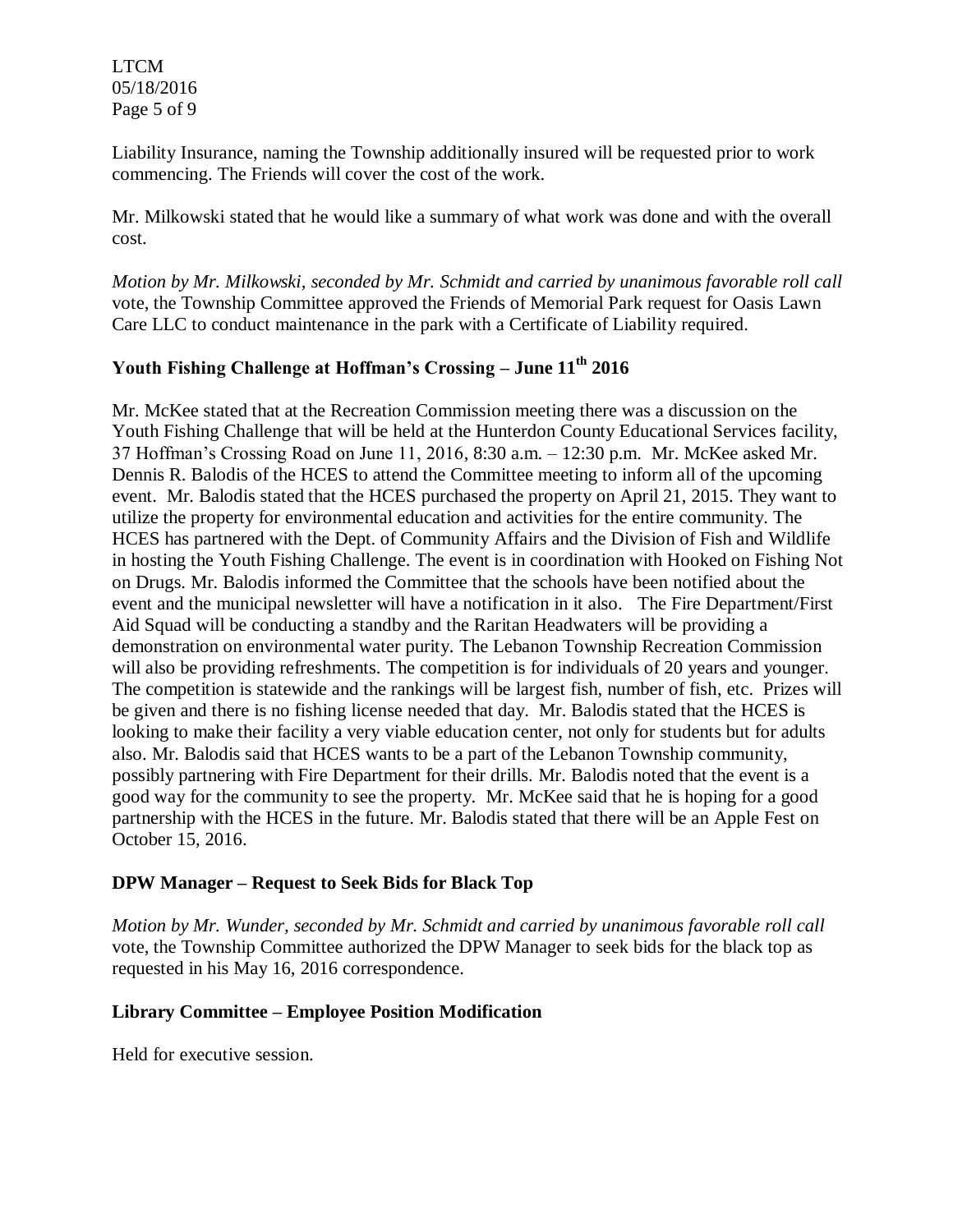LTCM 05/18/2016 Page 6 of 9

.

## **Application for Blue Light Permit – Fire Dept. Volunteer Paul Lagarenne**

*Motion by Mr. Milkowski, seconded by Mr. McKee and carried by unanimous favorable roll call*  vote, the Township Committee approved a Blue Light Permit for Fire Dept. Volunteer Paul Lagarenne.

### **Application for Blue Light Permit – Fire Dept. Volunteer Daniel Paolillo**

*Motion by Mr. Milkowski, seconded by Mr. Schmidt, and carried by unanimous favorable roll call*  vote, the Township Committee approved a Blue Light Permit for Fire Dept. Volunteer Daniel Paolillo.

### **DWI Holding Cells – John's Law**

Ordinance will be on the next meeting agenda.

## **PRESENTATION OF VOUCHERS**

Committee Members provided a description of vouchers exceeding \$1000.00.

*Motion by Mr. Milkowski, seconded by Mr. Schmidt and carried by unanimous favorable roll call*  vote, the Township Committee approved the May 18, 2016 bill list in amount of \$ 65,712.81.

#### **CORRESPONDENCE**

- a. Historian's April 7, 2016 Meeting Minutes
- b. Library Committee's April 13, 2016 Meeting Minutes
- c. Tax Collector's Report for the Month of April 2016

Mr. Milkowski stated that the Committee has been provided with a copy of a letter from Fire Marshall Gray Apgar to the Fire Department. The letter commends the Fire Department for their efforts in a structure fire in Lebanon Township. Mr. Milkowski stated that he would like to send the letter to the other departments who also responded to the fire. The Committee agreed.

Mayor Laul stated that the Department of Public Works removed the boulder on Mt. Grove Road in preparation for the road to be paved. Mayor Laul stated that the DPW did an awesome job; the roadway is now open and clear. Mr. Wunder stated that the DPW did a fantastic job clearing the dead trees and debris away at the Library also.

#### **PUBLIC COMMENTS**

*Motion by Mr. Wunder seconded by Mr. McKee and carried by unanimous favorable roll call* vote, the Township Committee opened the public comment portion of the meeting at 7:45 p.m.

Mr. Adam Duckworth, LTEOSC Chairman, thanked the Committee for recognizing the students from Woodglen School for their efforts in the cleanup day. The kids were excited to come to the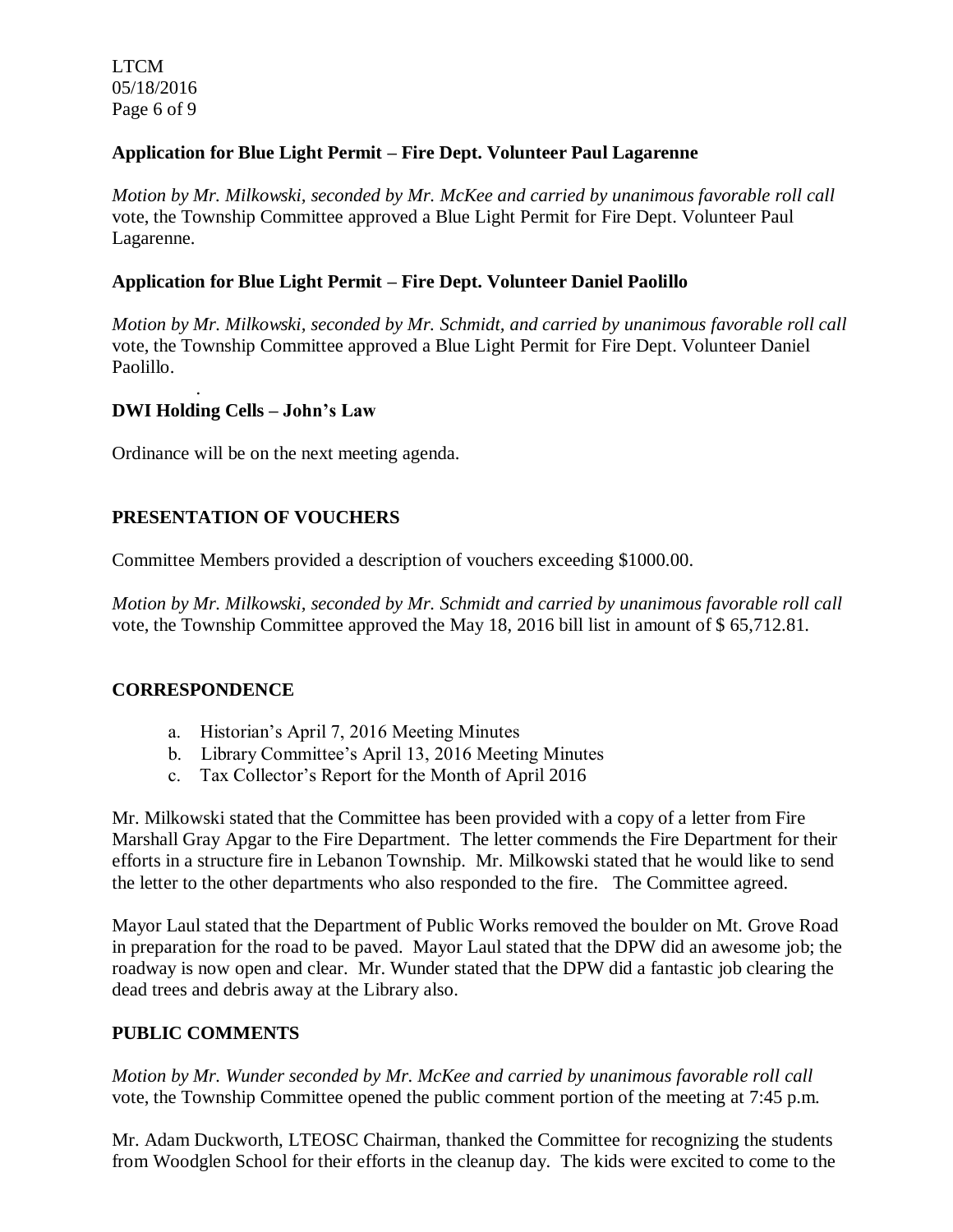LTCM 05/18/2016 Page 7 of 9

meeting and to meet the Mayor and Committee members. It was very nice for them to be recognized. Mr. Duckworth stated that programs such as this help to build a sense of community. Mr. Duckworth thanked his wife Maria Naccarato for leading the program and noted that it was nice to build a relationship with Ms. Debra Szmaida, Woodglen Science Teacher. Mr. Duckworth said that the next program will be in progress shortly and will be noted in the upcoming newsletter. Mr. Duckworth stated that a Farm Passport will be included in the newsletter and encouraged all to take it to visit all of the Township's local farm stands. Have the passport stamped and you will have the opportunity to win \$50.00. Mayor Laul stated that he appreciates Mr. Duckworth's efforts.

Ms. Laurie Hoffman said that there has never been minutes from the Friends listed on the agenda and possibly once from the Park Committee. There are only Library and Historians minutes submitted. Ms. Hoffman stated that for several years the Committee has stated that all of the subcommittees are required to submit minutes but not all provide them.

*Motion by Mr. Wunder, seconded by Mr. Schmidt and carried by unanimous favorable roll call* vote, the Township Committee closed the public comment portion of the meeting at 7:50 p.m.

#### **Resolution No. 42-2016 –Executive Session**

*Motion by Mr. Schmidt, seconded by Mr. McKee and carried by unanimous favorable roll call*  vote, the Township Committee approved Resolution No. 42-2015 and convened in executive session at 7:52 p.m.

## **TOWNSHIP OF LEBANON COUNTY OF HUNTERDON STATE OF NEW JERSEY RESOLUTION NO. 42-2016**

#### **RESOLUTION AUTHORIZING EXECUTIVE SESSION**

WHEREAS, the Open Public Meetings Act; *N.J.S.A.* 10:4-6 *et seq*., declares it to be the public policy of the State to insure the right of citizens to have adequate advance notice of and the right to attend meetings of public bodies at which business affecting the public is discussed or acted upon; and

WHEREAS, the Open Public Meetings Act also recognizes exceptions to the right of the public to attend portions of such meetings; and

WHEREAS, the Mayor and Committee find it necessary to conduct an executive session closed to the public as permitted by the *N.J.S.A*. 40:4-12; and

WHEREAS, the Mayor and Committee will reconvene in public session at the conclusion of the executive session;

NOW, THEREFORE, BE IT RESOLVED by the Mayor and Committee of the Township of Lebanon, County of Hunterdon, State of New Jersey that they will conduct an executive session to discuss the following topic(s) as permitted by *N.J.S.A*. 40:4-12: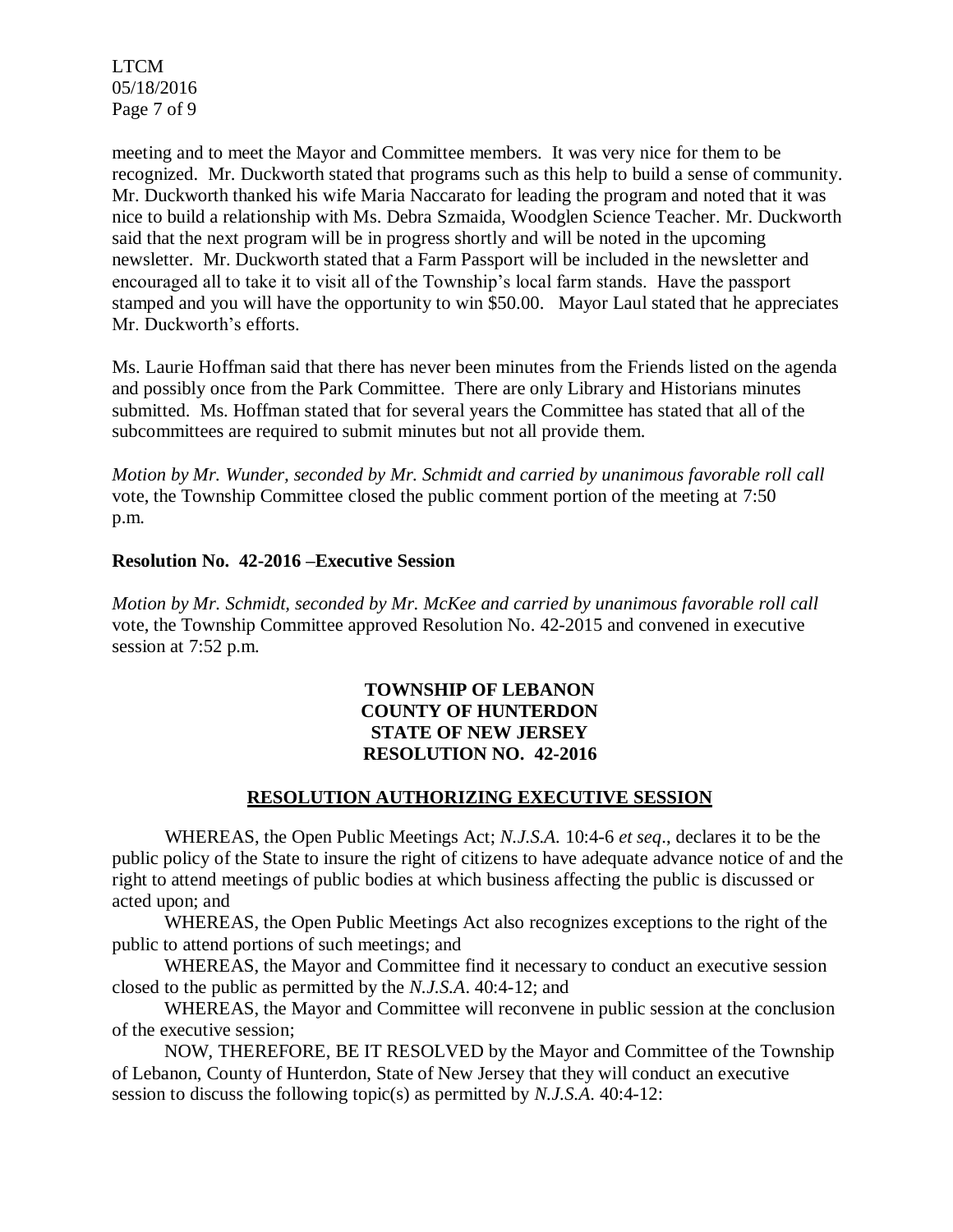LTCM 05/18/2016 Page 8 of 9

\_\_\_\_\_\_A matter which Federal Law, State Statute or Rule of Court requires be kept confidential or excluded from discussion in public (Provision relied upon:

A matter where the release of information would impair a right to receive funds from the federal government;

\_\_\_\_\_\_A matter whose disclosure would constitute an unwarranted invasion of individual privacy;

 $\underline{X}$  A collective bargaining agreement, or the terms and conditions thereof (Specify contract: **Contract for a Particular Employee – Discussion on the Status of the Collective Bargaining Negotiations with the CWA**);

\_\_\_\_\_\_A matter involving the purpose, lease or acquisition of real property with public funds, the setting of bank rates or investment of public funds where it could adversely affect the public interest if discussion of such matters were disclosed; Real Estate Acquisitions

Tactics and techniques utilized in protecting the safety and property of the public provided that their disclosure could impair such protection;

\_\_\_\_\_\_Investigations of violations or possible violations of the law;

\_\_\_\_\_\_\_\_\_\_\_\_\_\_\_\_\_\_\_\_\_\_\_\_\_\_\_\_\_\_\_\_\_\_\_\_\_\_\_\_\_\_\_\_\_\_\_\_\_\_\_\_);

\_\_X\_\_\_Pending or anticipated litigation or **contract negotiation** in which the public body is or may become a party; (The general nature of the litigation or contract negotiations is: **Local School Shared Services and Another Township \_\_\_** Professional Service Contracts\_\_\_\_\_\_\_. The public disclosure of such information at this time would have a potentially negative impact on the municipality's position in the litigation or negotiation; therefore this information will be withheld until such time as the matter is concluded or the potential for negative impact no longer exists.)

Matters falling within the attorney-client privilege, to the extent that confidentiality is required in order for the attorney to exercise his or her ethical duties as a lawyer; (The general nature of the matter is:

OR the public disclosure of such information at this time would have a potentially negative impact on the municipality's position with respect to the matter being discussed; therefore this information will be withheld until such time as the matter is concluded or the potential for negative impact no longer exists.*)*;

Matters involving the employment, appointment, termination of employment, terms and conditions of employment, evaluation of the performance, promotion or disciplining of any specific prospective or current public officer or employee of the public body, where all individual employees or appointees whose rights could be adversely affected have not requested in writing that the matter(s) be discussed at a public meeting; (The employee(s) and/or general nature of discussion is: Union Contract \_\_ \_\_\_\_\_\_\_\_\_\_\_\_\_\_\_\_\_ the public disclosure of such information at this time would violate the employee(s) privacy rights; therefore this information will be withheld until such time as the matter is concluded or the threat to privacy rights no longer exists.;

Deliberation occurring after a public hearing that may result in the imposition of a specific civil penalty or loss of a license or permit;

BE IT FURTHER RESOLVED that the Mayor and Committee hereby declare that their discussion of the subject(s) identified above may be made public at a time when the Township Attorney advises them that the disclosure of the discussion will not detrimentally affect any right, interest or duty of the Township or any other entity with respect to said discussion.

BE IT FURTHER RESOLVED that the Mayor and Committee, for the reasons set forth above, hereby declare that the public is excluded from the portion of the meeting during which the above discussion shall take place.